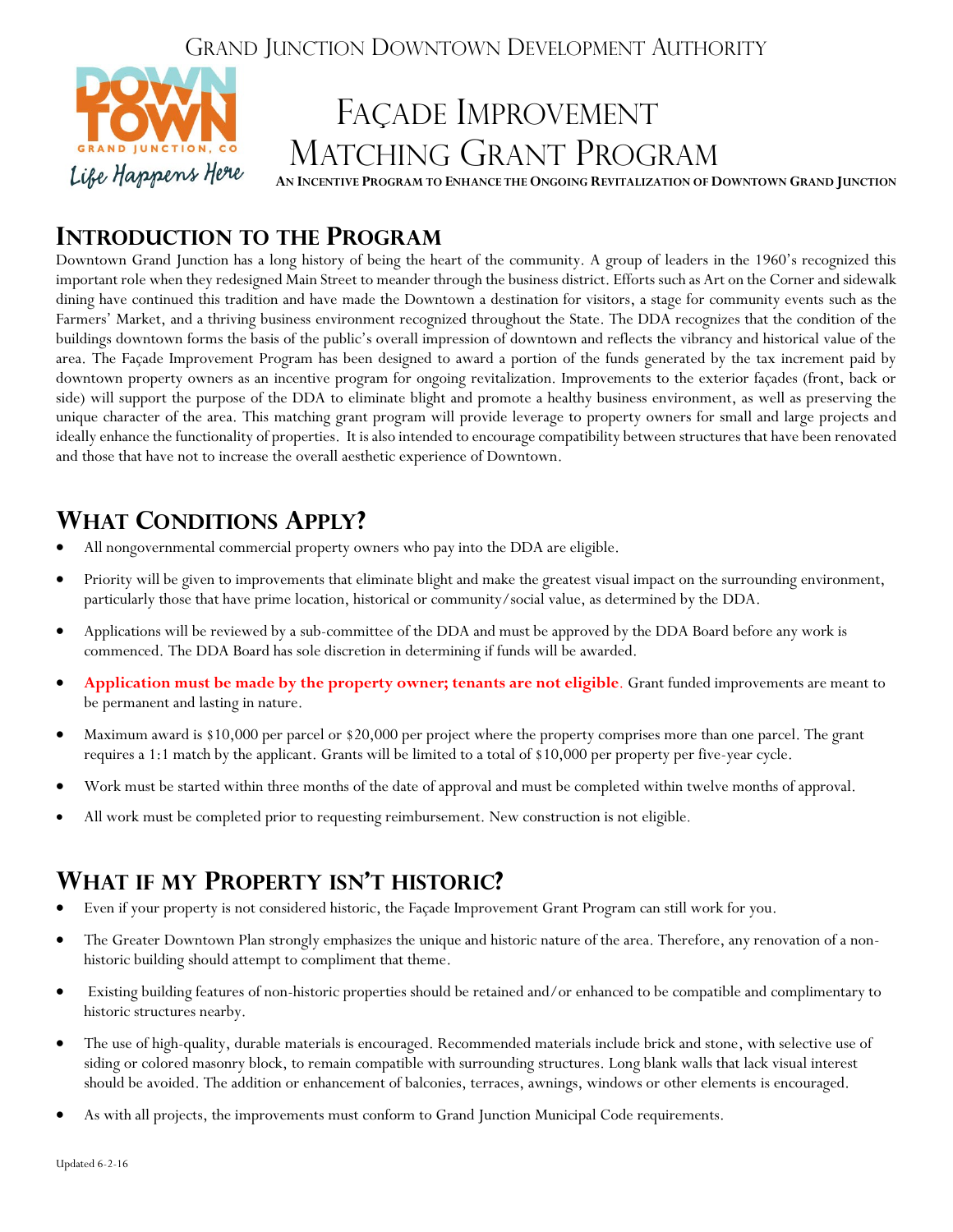# **WHAT CAN I USE THE GRANT FOR?**

- Add new awnings, lights, permanent signs, or other exterior amenities
- Uncover or rehabilitate the historic exterior of an existing building
- Eliminate blighted conditions like dark alleys, broken fixtures or inaccessible entryways
- Remove non-historic features
- Add window/display areas
- Restore brickwork, wood, masonry, stucco, or siding
- Replace, repair, or add architectural details like cornices or transoms
- Repair or replace windows and doors
- Pointing of brick and mortar joint repair
- Entryway renovation

#### *Ineligible Improvements Include:*

- *Non-permanent fixtures (tables, flower planters, etc.)*
- *Anything not seen from the public right of way unless it is a structural element necessary for façade improvement*
- *Any element of the proposal deemed to be inconsistent with City codes and/or zoning*

# **HOW DO I APPLY FOR A GRANT?**

- Meet with DDA Staff to review the conceptual design and to establish eligibility
- Finalize the renovation plans by working with architects, engineers, and builders. Proof of at **least two** cost estimates are required for the application
- Submit the attached application, which will be reviewed by the DDA Façade Grant Committee
- Once approved, begin work on the project within three months. Keep detailed and accurate accounting of actual costs
- Within 12 months of approval, complete the project and submit a final report with invoices and receipts
- If all requirements of the grant have been met, reimbursement will be made





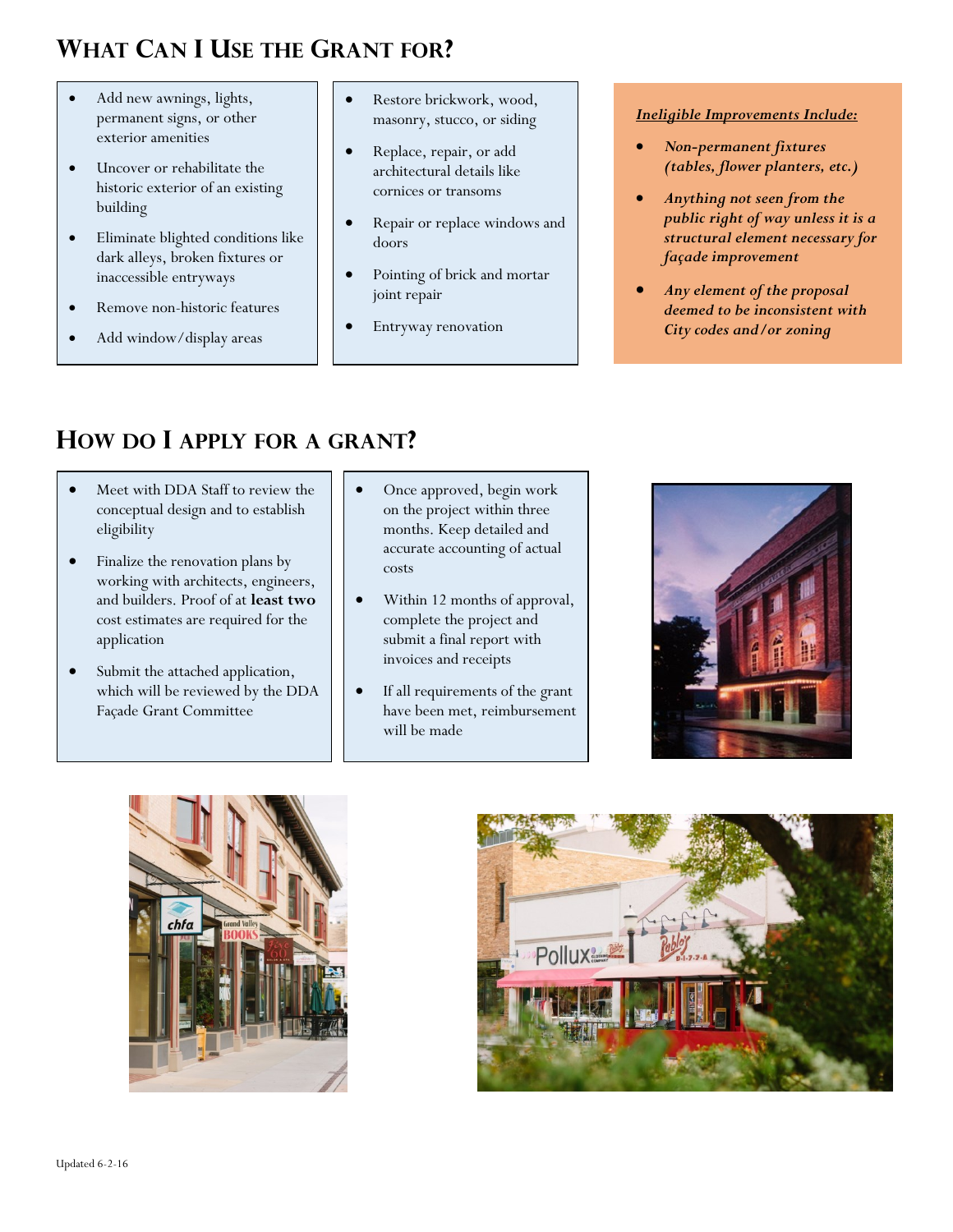### **Grand Junction Downtown Façade Improvement Grant Program**

### **AGREEMENTS AND CONDITIONS**

By submitting and signing the application, the Applicant certifies and agrees to all terms and conditions of the program, including:

- > \_\_\_\_The Applicant is in good standing by payment of taxes and assessments into the DDA and BID.
- > \_\_\_\_\_The Applicant agrees to be bound by the terms as stated herein. Furthermore, the applicant agrees to adhere to the guidelines of the Greater Downtown Plan and Grand Junction Comprehensive Plan when making decisions regarding the aesthetic quality of the façade design.
- $\triangleright$  \_\_\_\_\_The Applicant agrees that all improvements to be undertaken will be consistent with all applicable zoning and building codes. Any review and approval required by the City of Grand Junction must occur prior to work on the façade improvement. All permits and other requirements are the Applicant's sole responsibility.
- $\triangleright$  \_\_\_\_\_The project must be started within three months of approval and completed within twelve months of approval to be eligible for reimbursement. Any work done on the project prior to approval of application is ineligible for reimbursement.
- ▶ \_\_\_\_\_Only the work that is described in the application and approved by the DDA Façade Program Review Committee shall be eligible for reimbursement. Disbursement of funds will be made only after the entire project is complete and passes required inspections.
- $\triangleright$  \_\_\_\_\_The Applicant must submit copies of invoices, receipts, proof of payment and a signed itemized statement of the total cost of the project to the DDA. All documentation for reimbursement must be provided at one time to the DDA for one payment, and the receipts must be provided no more than 15 months after the application has been approved.
- > \_\_\_\_\_The Applicant understands that he/she is responsible for all construction management, including but not limited to traffic control.
- $\triangleright$  \_\_\_\_\_The project grant award will at all times be in keeping with the program guidelines. The amount designated by the DDA Façade Program Review Committee will not be increased due to cost overruns, changes in scope or other changes made or necessitated by the applicant, its agents and/or financiers.
- $\triangleright$  \_\_\_\_\_\_It is expressly understood and agreed that the Applicant shall be solely responsible for all safety conditions and compliance with all applicable regulations, codes, and ordinances.
- $\triangleright$  \_\_\_\_\_The Applicant shall indemnify, protect, defend, and hold harmless the DDA and its agents and employees from all claims, damages, lawsuits, costs, and expenses for any property damage, personal injury, or other loss relating in any way to the Grand Junction Façade Improvement Grant Program.

**Applicant's Signature:** \_\_\_\_\_\_\_\_\_\_\_\_\_\_\_\_\_\_\_\_\_\_\_\_\_\_\_\_\_\_\_\_\_\_ Date: \_\_\_\_\_\_\_\_\_\_

| л.<br>ハンシャ |  |
|------------|--|
|            |  |

(If LLC, Corporation or Legal Entity other than Sole Proprietorship)

|                                                                      | Date: |
|----------------------------------------------------------------------|-------|
|                                                                      |       |
| (If LLC, Corporation or Legal Entity other than Sole Proprietorship) |       |
| Updated 6-2-16                                                       |       |